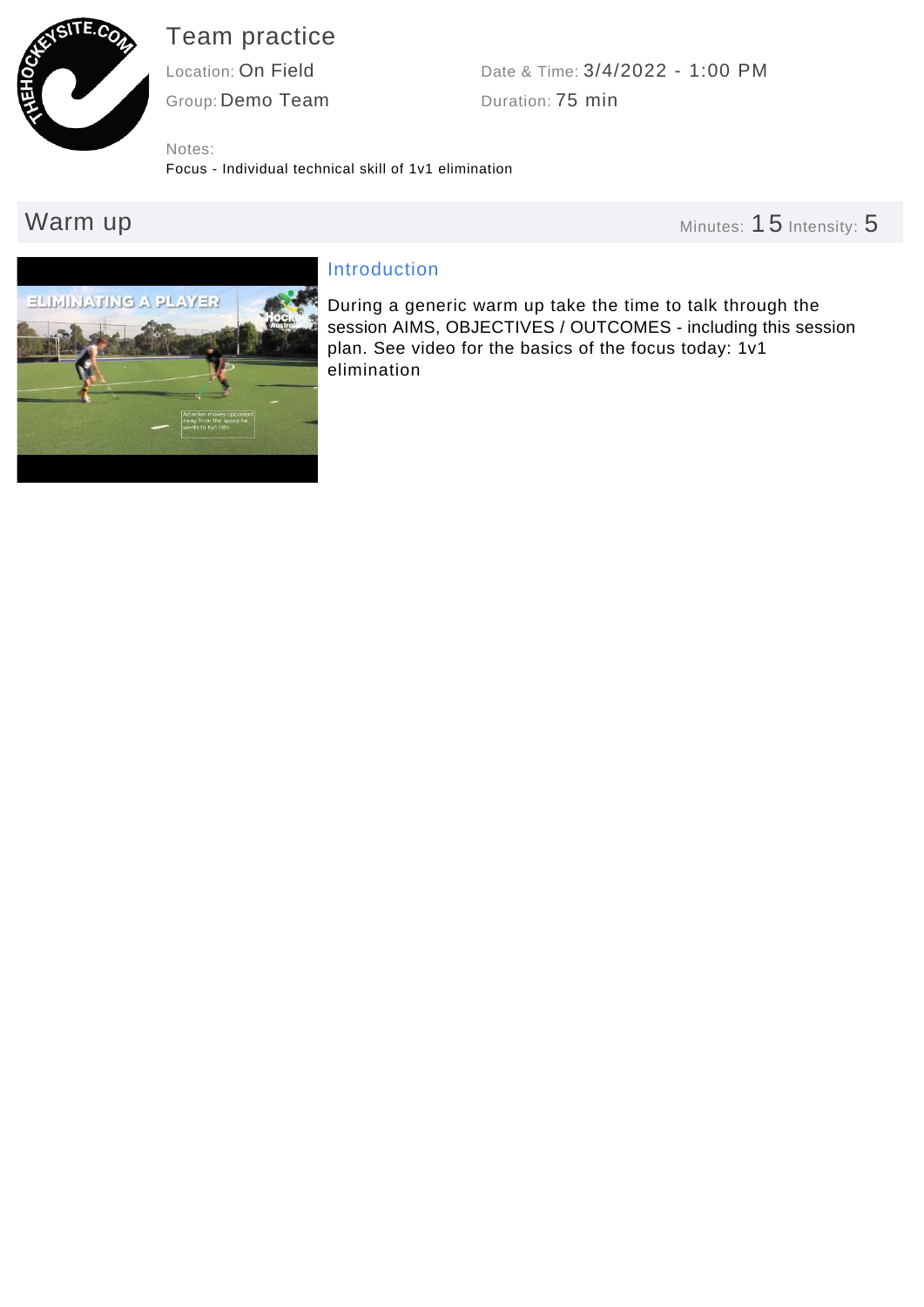# Elimination - 1v1 (SKILL INTRODUCTION) Minutes: 15 Intensity: 5



## Resources needed

Balls: 3-5 per player Cones: None Pitch Size: 1/2 a field Goals: None

#### Purpose

This drill is for the players to explore moving the ball around their body.

An introduction to ball manipulation & body faints/fakes.

#### **Organisation**

A short discusion on the elements that make up an effective 1v1 Elimination.

Allow the players to freely move around amongts each other with the ball ahead of them.

#### Variations

The higher the group's ability, the smaller the space. Encourage players to explore 3D/Aerial skills

## Coaching topics

GRIP:

Split grip - Challenge the "better" players to put their Right hand higher while performing the skill.

BALL POSITION: Ball ahead of the body while moving it from right to left.

BODY: Eyes must be "up" to ensure vision.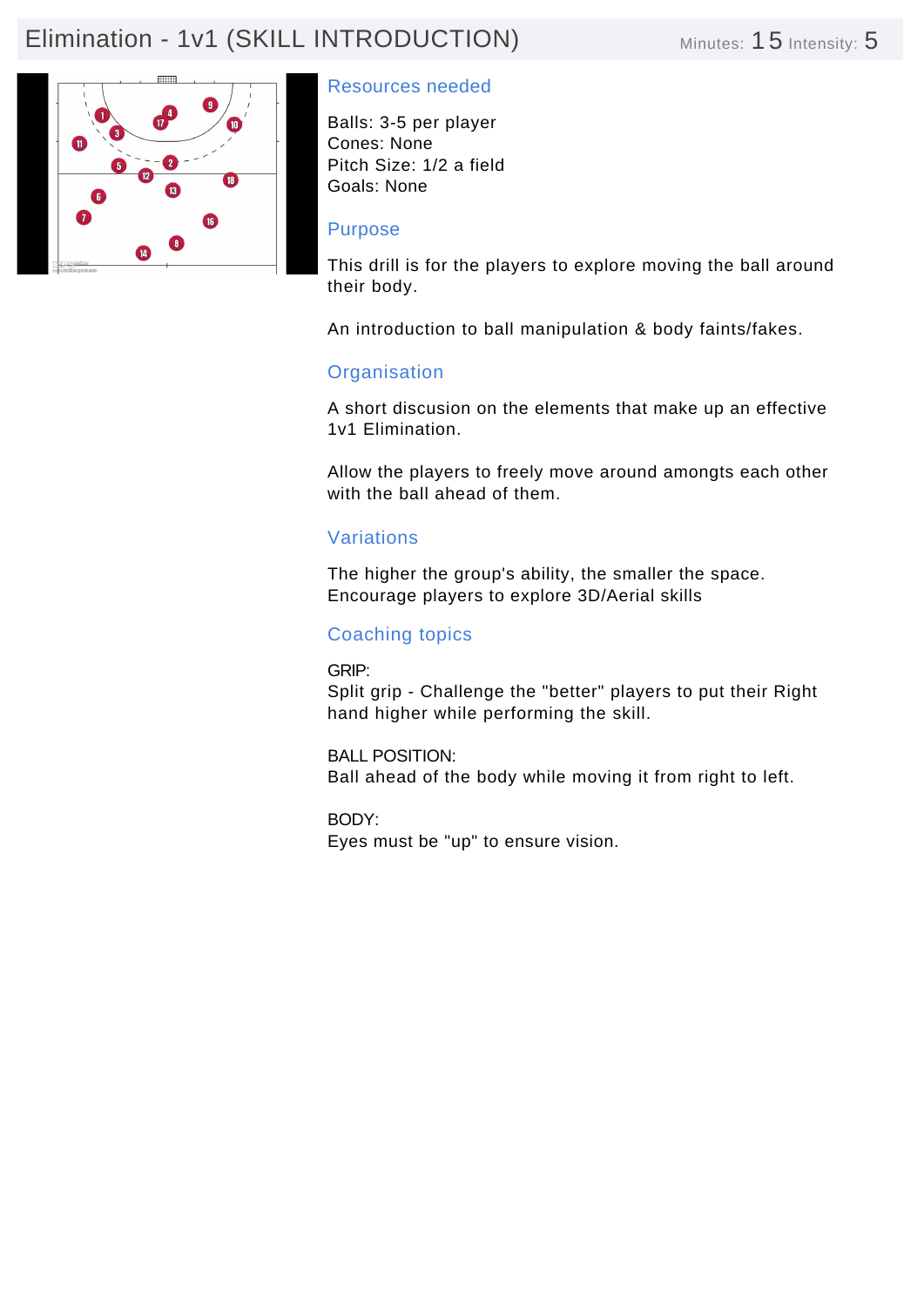# Elimination - 1v1 (SKILL INTEGRATION) Minutes: 20 Intensity: 7



## Resources needed

Balls: 3-5 per pair Cones: 4 per pair Pitch Size: 4 x 6 meters per pair Goals: None

#### Purpose

The duel is between the attacker & defende (1v1). The player in ball possession is attempting to get past the defender.

# **Organisation**

Withing the box, the defender passes the ball the the attacker to activate the drill.

The attacker attemps to get past defender to a demargated "goal.

## Variations

Youth level - Defender starts without a stick and is passively getting into the path of the attacker.

Elite - The space is smaller and the defender is fully active, attempting to win the ball.

## Coaching topics

#### PRINCIPI FS<sup>.</sup>

Deception - Using the eyes, shoulder, elbow, hip movement and vocals to get the opponent to believe the "lie".

Change of direction - Into space.

Change of speed - Acceleration

- ~ Slow to attract
- ~ Fast to eliminate

#### GRIP:

Split grip - Challenge the "better" players to put their Right hand higher while performing the skill.

BALL POSITION: Ball ahead of the body while moving it from right to left.

BODY: Eyes must be "up" to ensure vision.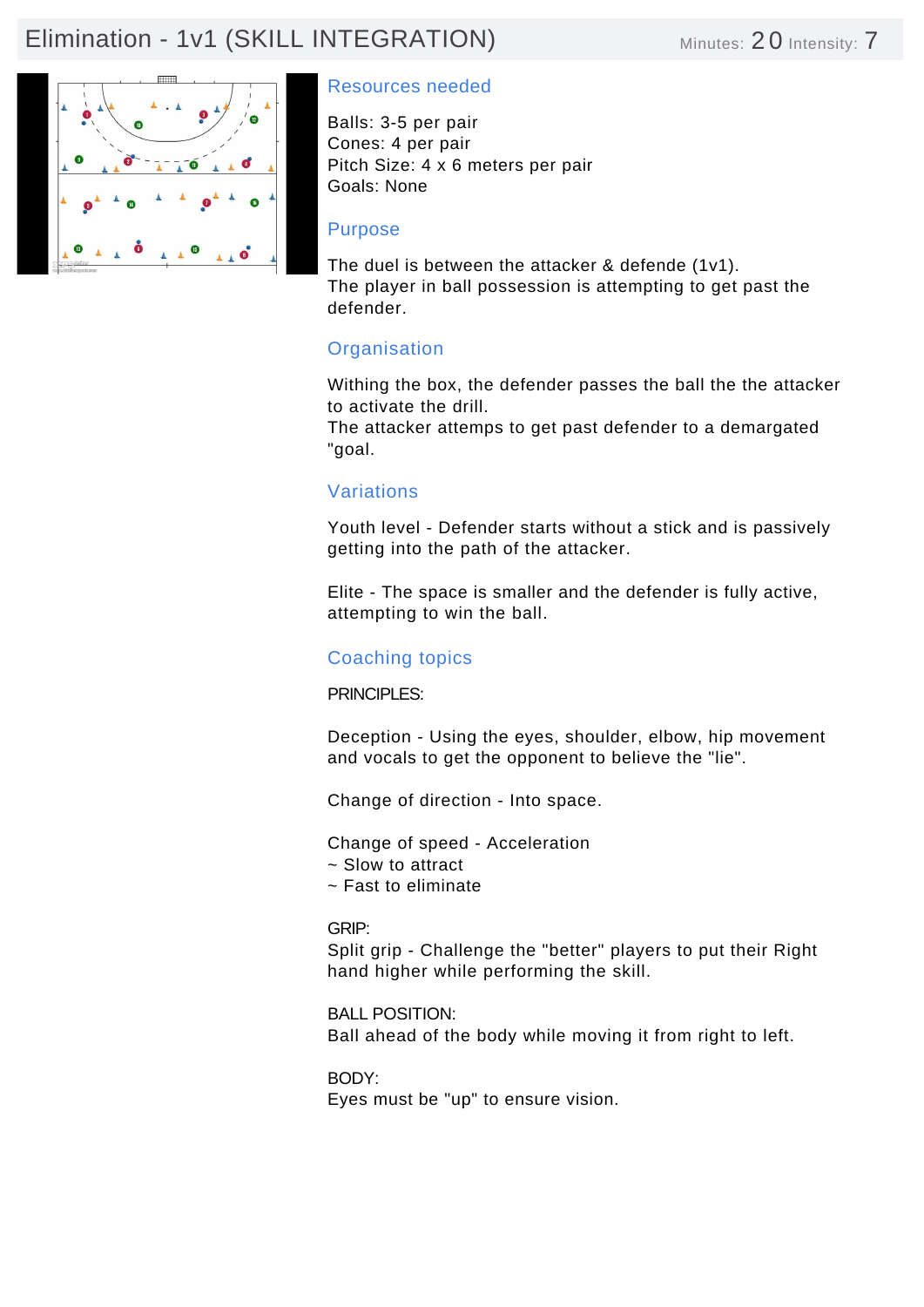# Elimination - 1v1 (SMALL SIDED GAME) Minutes: 20 Intensity: 8



#### Resources needed

Balls: 1 in player; 40 around the field Cones: None Pitch Size: 1/2 a field Goals: 2 Teams: 6 vs 6 (with 2 substitutes per team)

#### Purpose

This SSG is aimed at allowing players space to use the 1v1 elimination skills in a game context.

## **Organisation**

A point/goal is given for every successful 1v1 elimination as well as goals scored into the goals.

The SSG is played over half a pitch. 2 teams with a goalkeeper each.

## Variations

PRINCIPLES:

Deception - Using the eyes, shoulder, elbow, hip movement and vocals to get the opponent to believe the "lie".

Change of direction - Into space.

Change of speed - Acceleration

- ~ Slow to attract
- ~ Fast to eliminate

GRIP:

Split grip - Challenge the "better" players to put their Right hand higher while performing the skill.

BALL POSITION: Ball ahead of the body while moving it from right to left.

BODY: Eyes must be "up" to ensure vision.

## Coaching topics

6 v 6 SSG - Sideline to Sideline